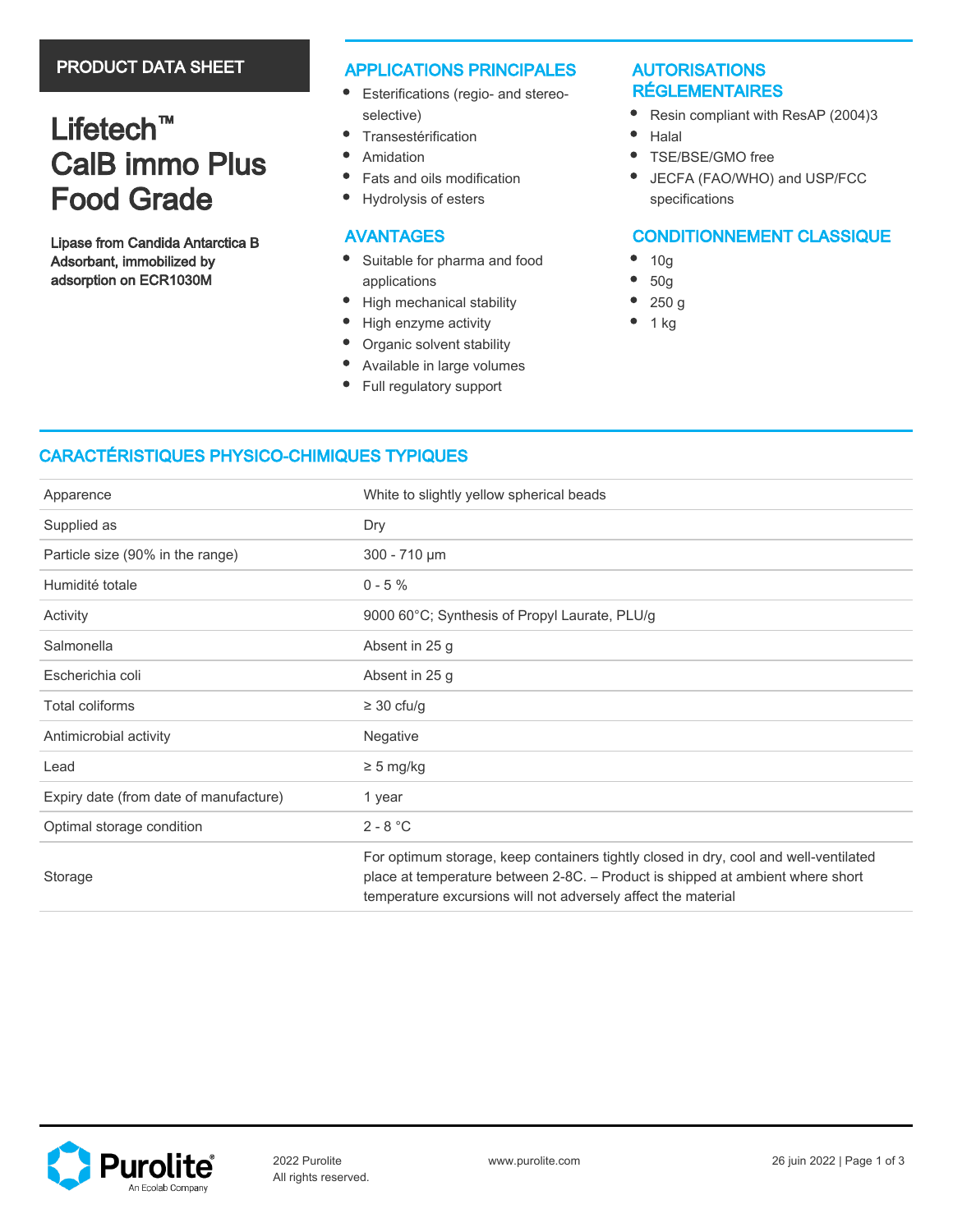

### Americas

Purolite 2201 Renaissance Blvd. King of Prussia, PA 19406 T +1 800 343 1500 T +1 610 668 9090 F +1 800 260 1065 americas@purolite.com

### EMEA

Purolite Ltd. Unit D Llantrisant Business Park Llantrisant, Wales, UK CF72 8LF T +44 1443 229334 F +44 1443 227073 emea@purolite.com

### FSU

Purolite Ltd. Office 6-1 36 Lyusinovskaya Str. Moscow, Russia 115093 T +7 495 363 5056 F +7 495 564 8121 fsu@purolite.com

### Asia Pacific

Purolite China Co. Ltd. Room 707, C Section Huanglong Century Plaza No.3 Hangda Road Hangzhou, Zhejiang, China 310007 T +86 571 876 31382 F +86 571 876 31385 asiapacific@purolite.com

The statements, technical information and recommendations contained herein are believed to be accurate as of the date hereof. Since the conditions and methods of use of the product and of the information referred to herein are beyond our control, Purolite expressly disclaims any and all liability as to any results obtained or arising from any use of the product or reliance on such information; NO WARRANTY OF FITNESS FOR ANY PARTICULAR PURPOSE, WARRANTY OF MERCHANTABILITY OR ANY OTHER WARRANTY, EXPRESSED OR IMPLIED, IS MADE CONCERNING THE GOODS DESCRIBED OR THE INFORMATION PROVIDED HEREIN. The